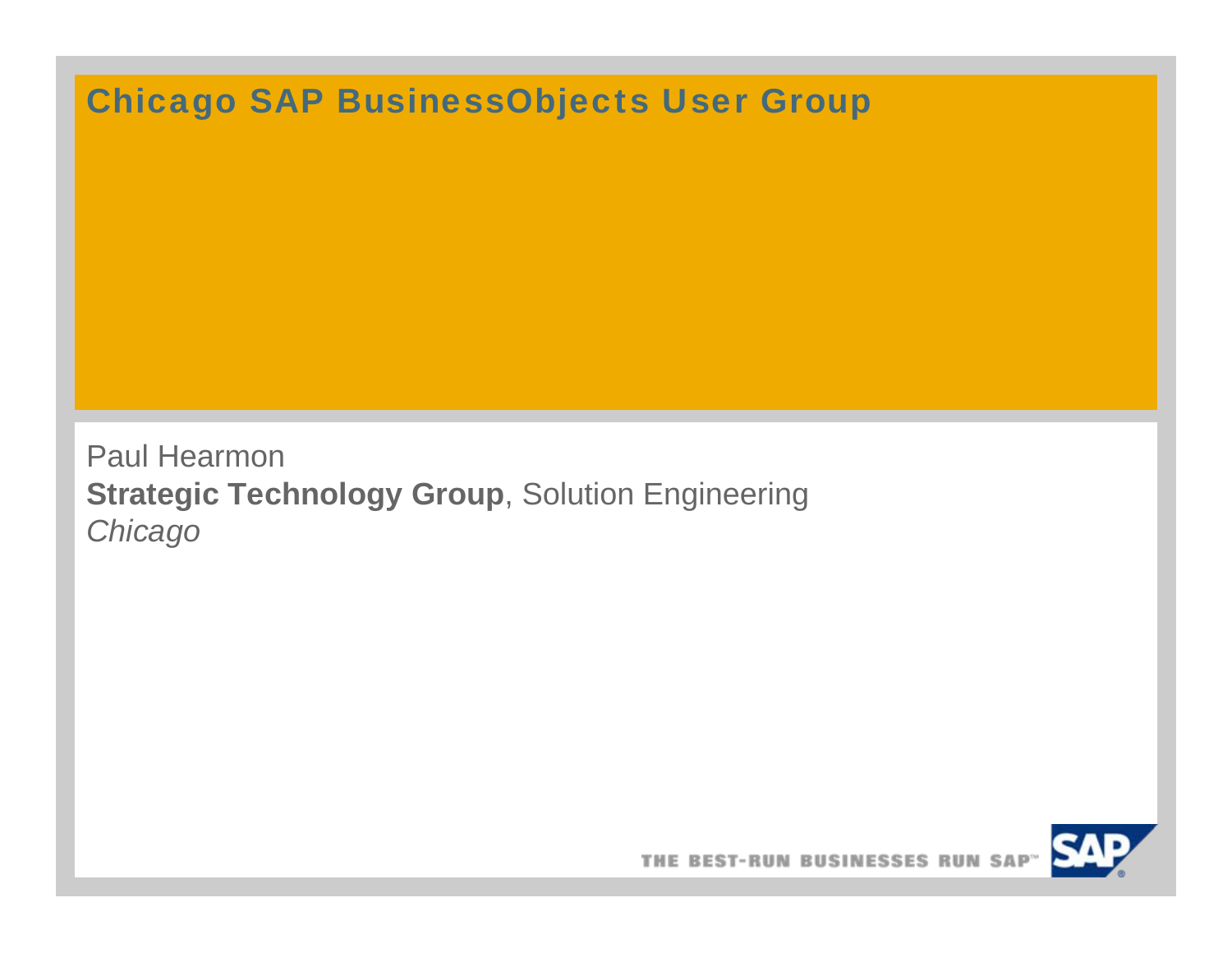# What I'm going to tell you about - Make sure you listen or else…

#### **Data Exploration with Explorer**

- **The Nuts and Bolts**
- **Best Practices (Un-accelerated version)**

#### **Data Acceleration with BWA**

- **Current Design**
- **Future Plans**

#### **Data Federator**

- What it is
- **How to take advantage of it**

#### **OLAP Data Analysis with Voyager(/Pioneer)**

■ Comparing and Contrasting it with other tools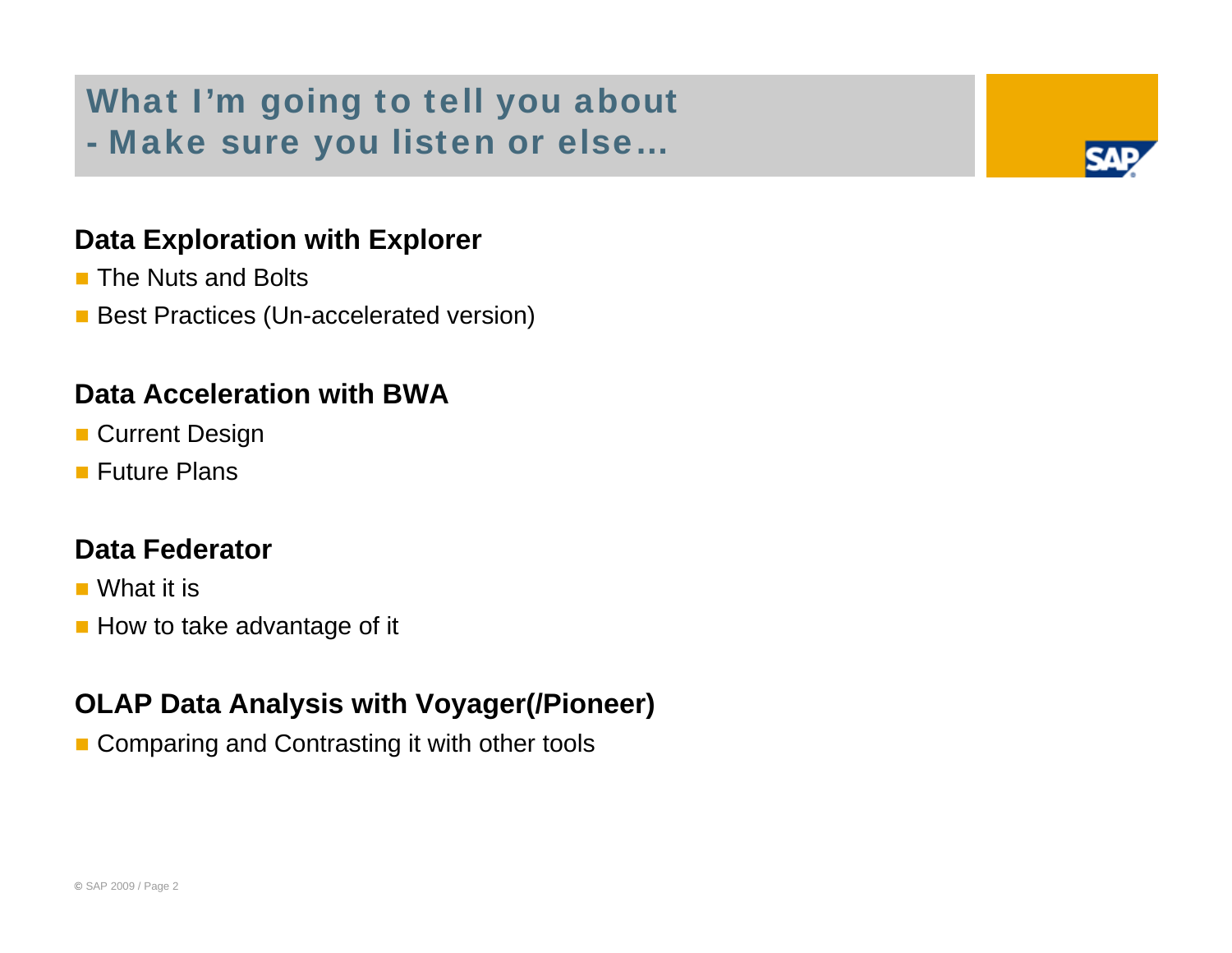# Right Tool, Right Job





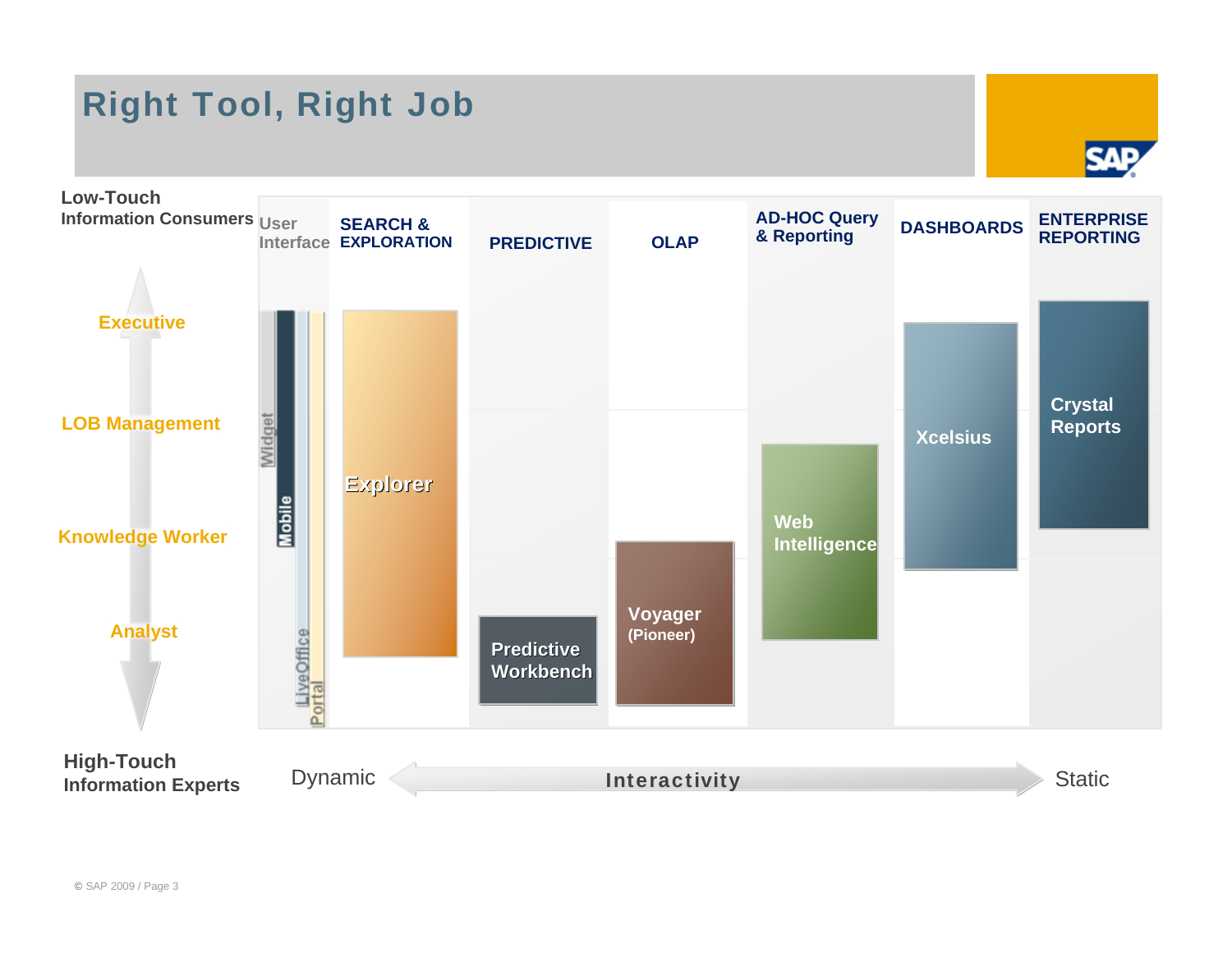# Explorer - Unacelerated

### **Discovery tool** (rather than WebI)

- Simplicity and speed of search
- Intuitive data exploration and visualization
- Fast response across mountains of data

### **Explore at the speed of thought**

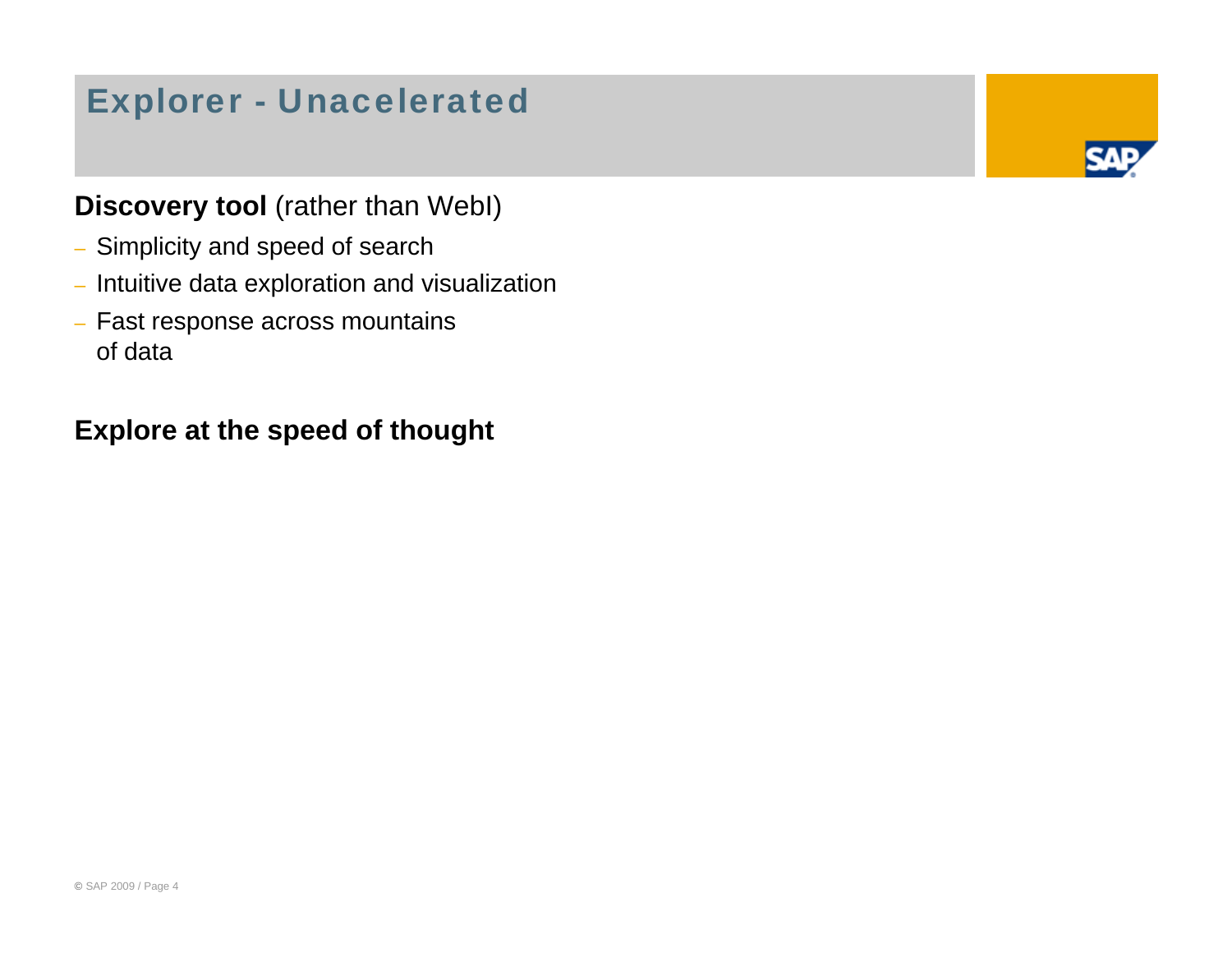# Technical Architecture – InfoSpace Creation

- Works against any Universe source
	- OLAP & Relational
- Build a query from the Universe (Information Space)
- Turns it into a Lucine Index

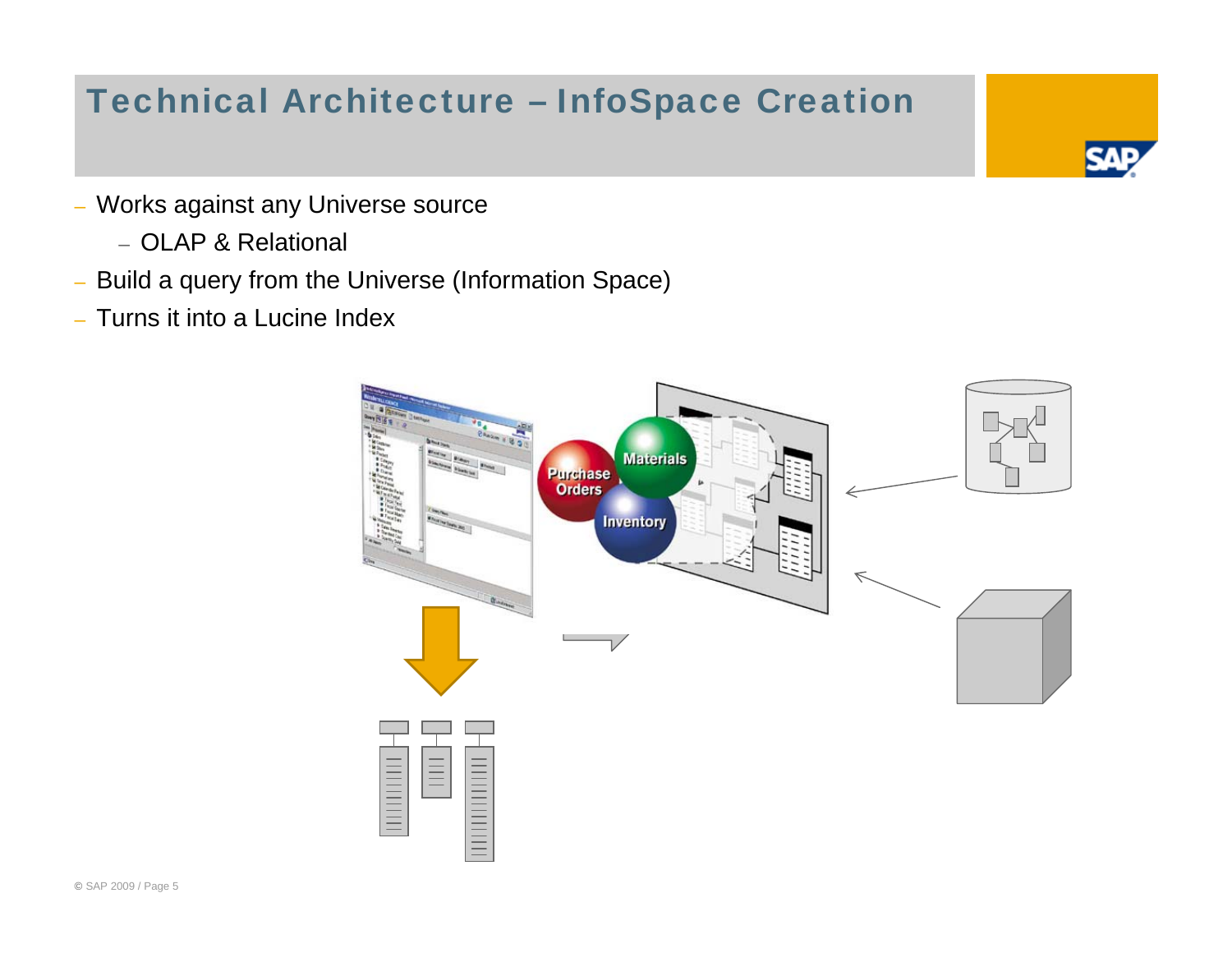### Inverted Index Creation



Doc 1

I did enact Julius Caesar: I was killed i' the Capitol; Brutus killed me.

Doc 2 So let it be with Caesar. The noble Brutus hath told you Caesar was ambitious: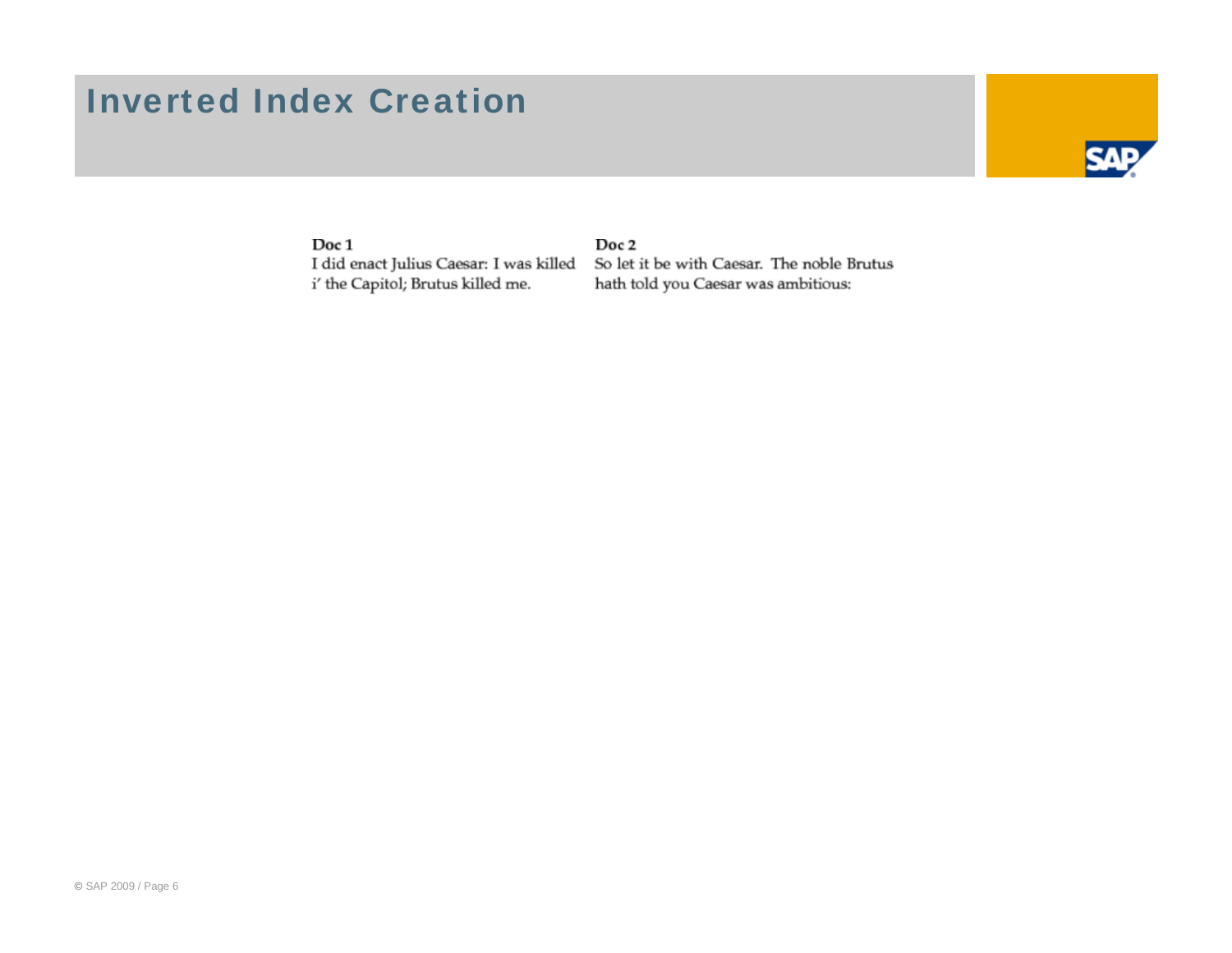# Complex Searching





To answer the query

Brutus AND Caesar AND NOT Calpurnia

we simply AND the results together (a NOT is complemented, then ANDed)

110100 AND 110111 AND 101111 = 100100

The answers for this query and therefore *Antony and Cleopatra* and *Hamlet*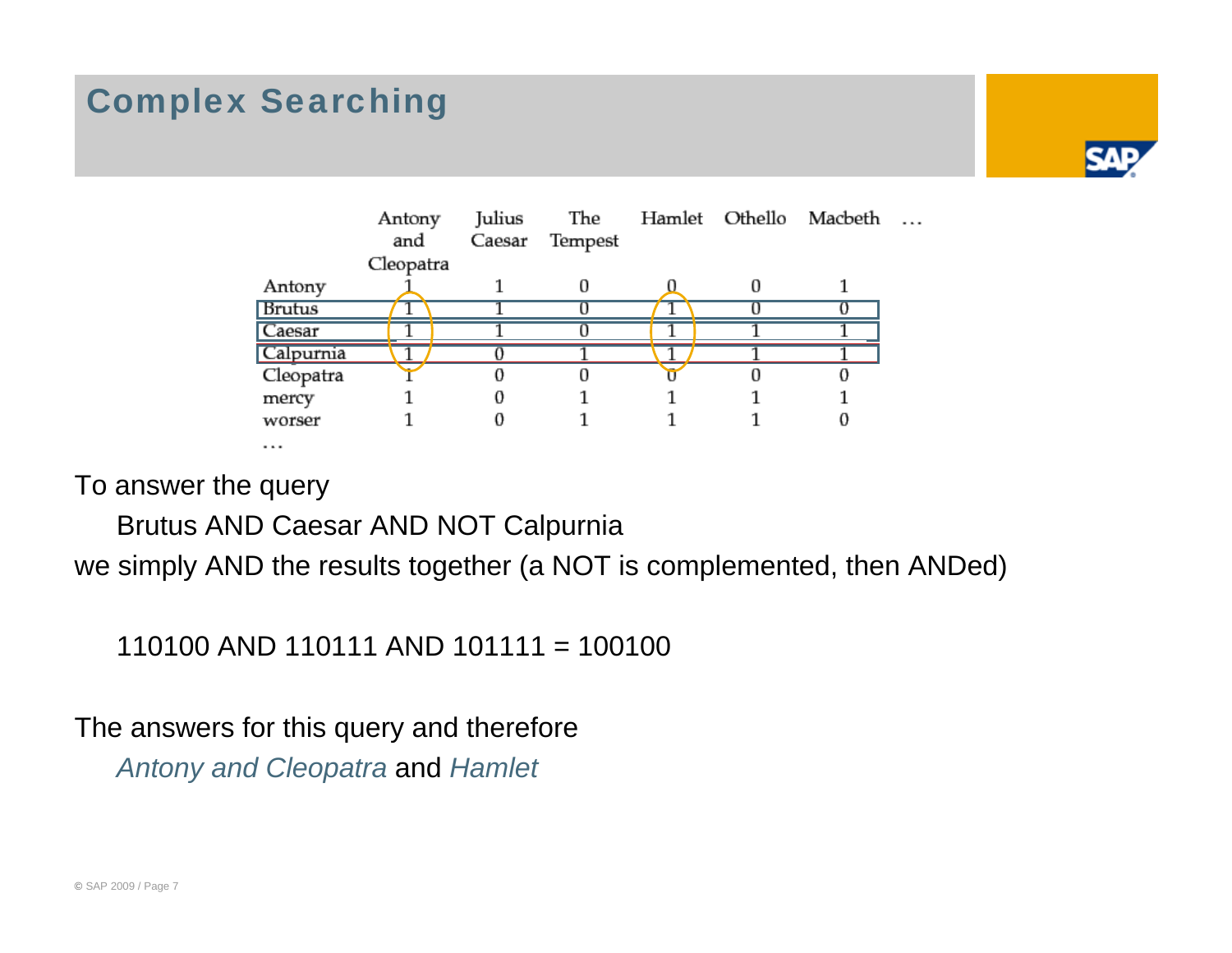# Explorer Un-accelerated: Best Practices

- How do I hide the Information Spaces listed in InfoView?
	- Information Spaces created in Explorer are listed in InfoView as well
	- Information Spaces can be located in a specific folder that is hosted in an hidden folder
- Is *Personalization* now possible?
	- In SP2, an additional "Reference" Information Space need to be maintained (to map user logins against the object values that they are allowed to view)
	- Likely done in an Excel .xls spreadsheet (then Indexed)
- • Why are sum OLAP Measures unavailable?
	- When you are dealing with OLAP universes, only measures that are fully additive will be available for display
	- Only those with a default aggregation like SUM
	- never "Database delegated" nor "None"
- • Can you pass parameters FROM Explorer to WebI or Crystal?
	- No way to do it yet
	- Can only create a new webi doc from the filtered result set

•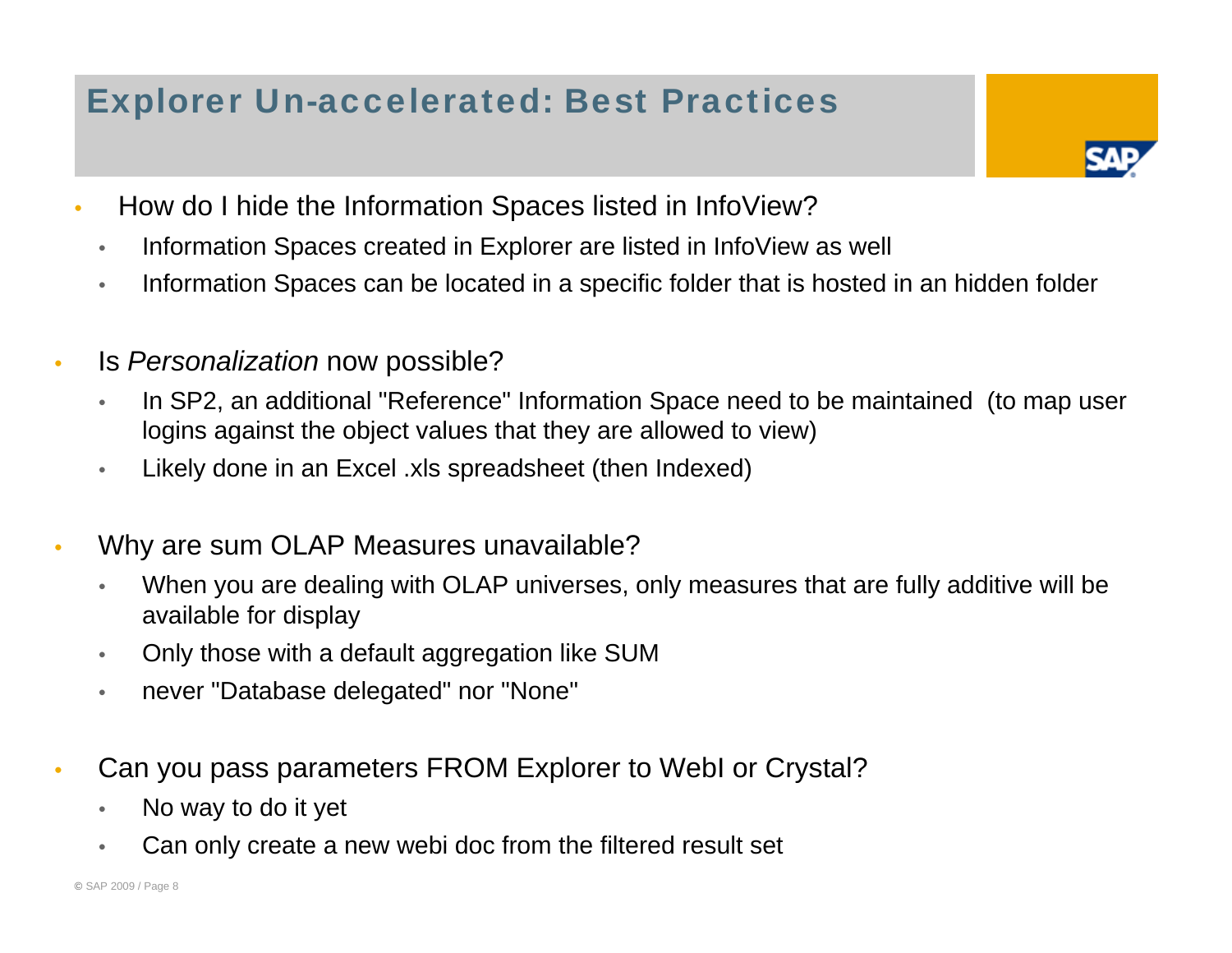# Explorer Un-accelerated: Best Practices

- Can I control the order of the navigation Facets?
	- With Explorer Accelerated 1.0 facet ordering and "best guess" were based on algorithms that are primarily heuristic in nature. This makes it impractical for customers to try to influence.
	- With Explorer Accelerated 2.0, (in beta), the plan is to allow administrators to explicitly specify the ordering of the facets.
- How is Apache Lucine used? (in both the accelerated and un-accelerated versions)
	- Explorer Un-Accelerated leverages the Apache Lucene search library for both search and indexing.
	- Explorer Accelerated leverages the Apache Lucene only for search because BWA handles the indexing (via TREX).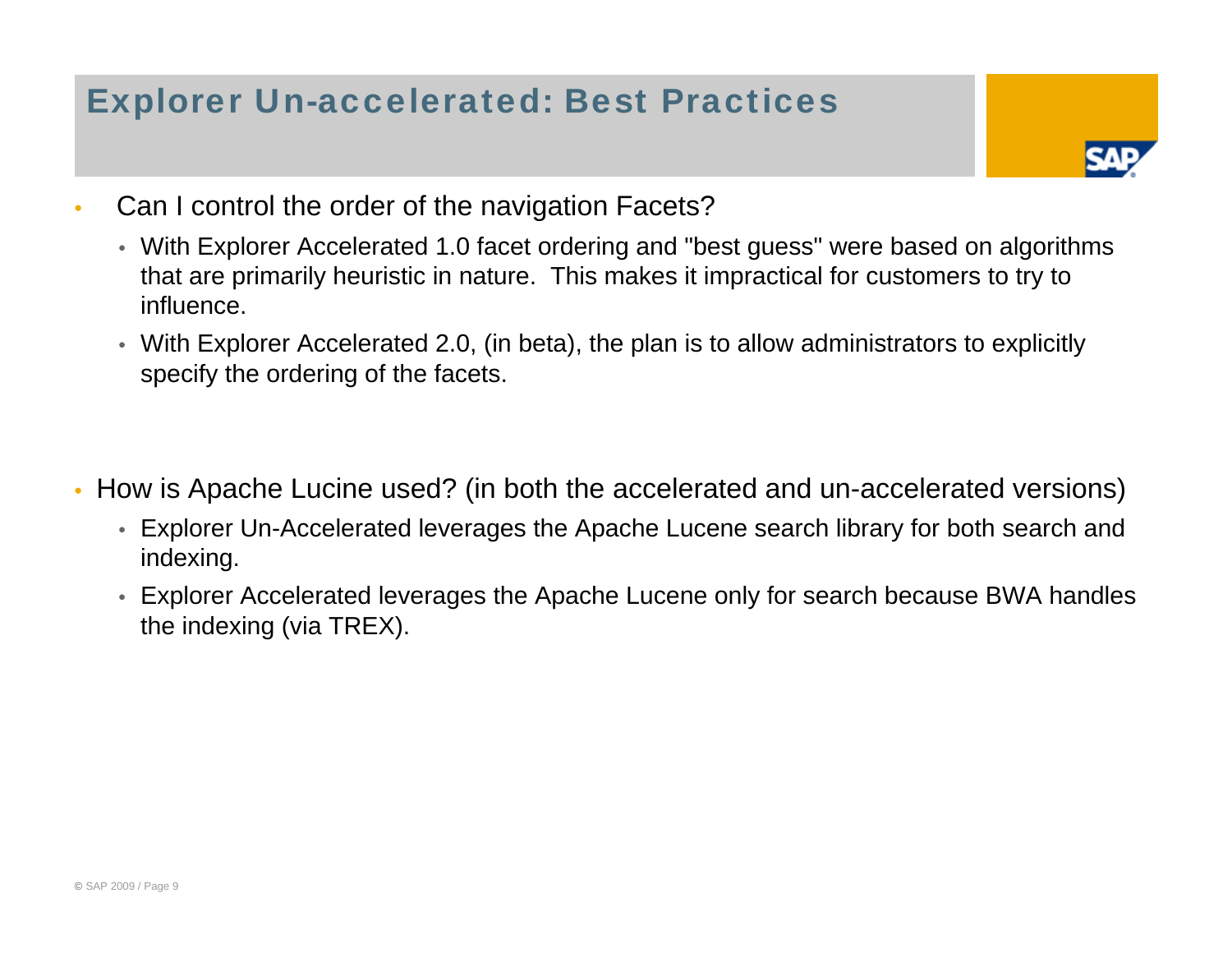# Explorer Un-accelerated: Limitations

### **No 'OLAP' scenario**

- **Polestar is not addressed to BI power users**
- It does not provide sophisticated analytic capabilities to reduce the training efforts
	- **Calculated measures/key figures**
	- **EXECT** Key figures with exception aggregation cannot be displayed
	- **Hierarchies are not supported**
- × The plan is to **keep Explorer simple**

#### **What's are the Index limitations?**

- **Narious documents mention the million row threshold from which performance degrades.**
- r. Performance degradation applies to all stages of the Explorer lifecycle where the manipulation of data is occurring, but it is most pernicious during the end-user functions of search and exploration.

### **Modeling non-additive measures in Explorer is hard**

- r. Suppose I have weekly ending inventories: W1 100, W2 200, W3 150, W4 100
- **Nodeling this in Explorer, the monthly ending inventory would show up as 550, not as 100** (the last ending inventory of the month).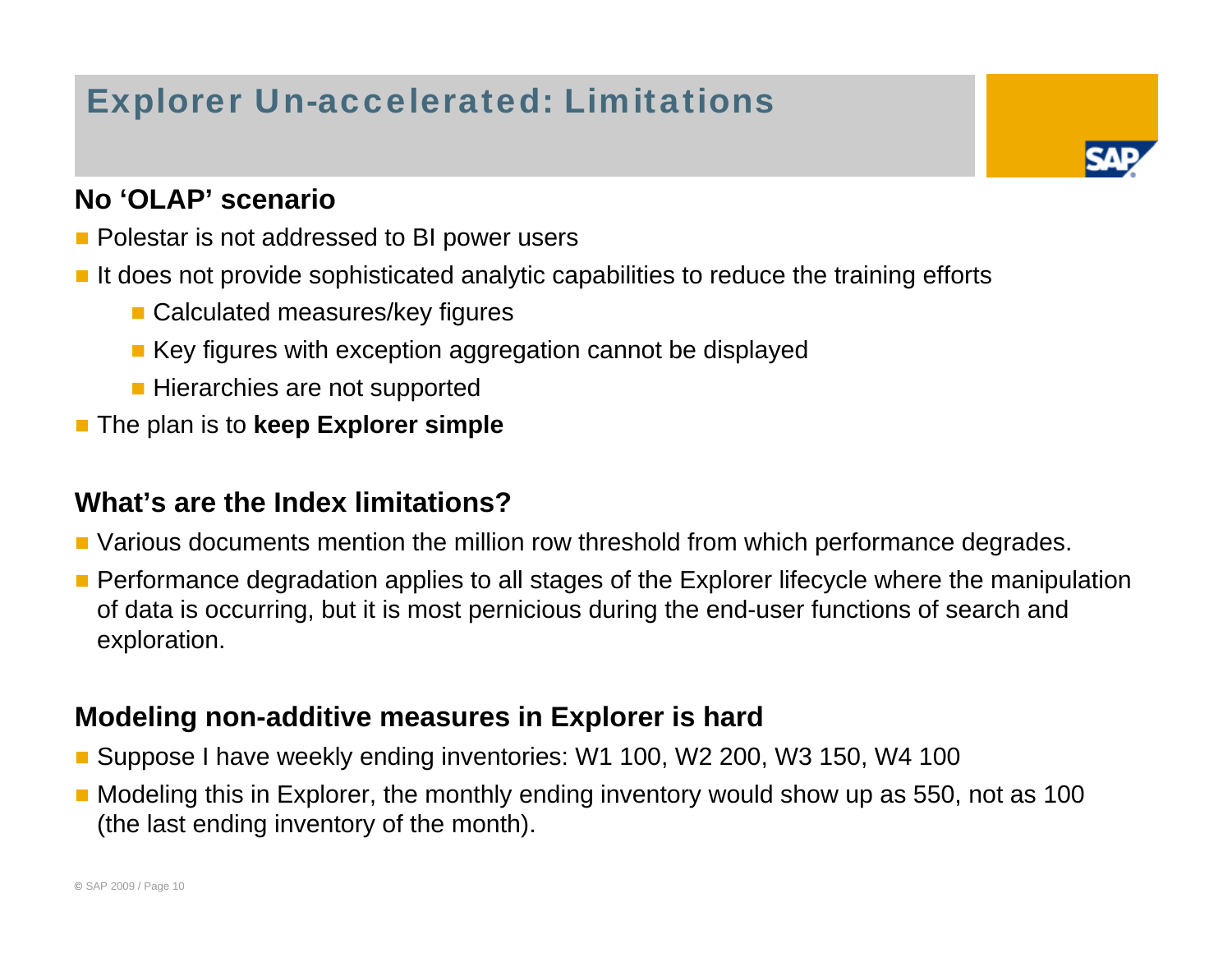# Explorer Un-accelerated: Limitations

#### **What exactly is searchable?**

Explorer cannot search within the description of a universe object (nor the data lineage)

#### **How can I make use of SAP SSO?**

- × Currently Explorer only accepts session token, AD and LDAP for SSO
- r. Must go via BOE Platform to SSO into Explorer
	- SAP SSO into InfoView, Hyperlink into Explorer
	- SAP SSO into OpenDocument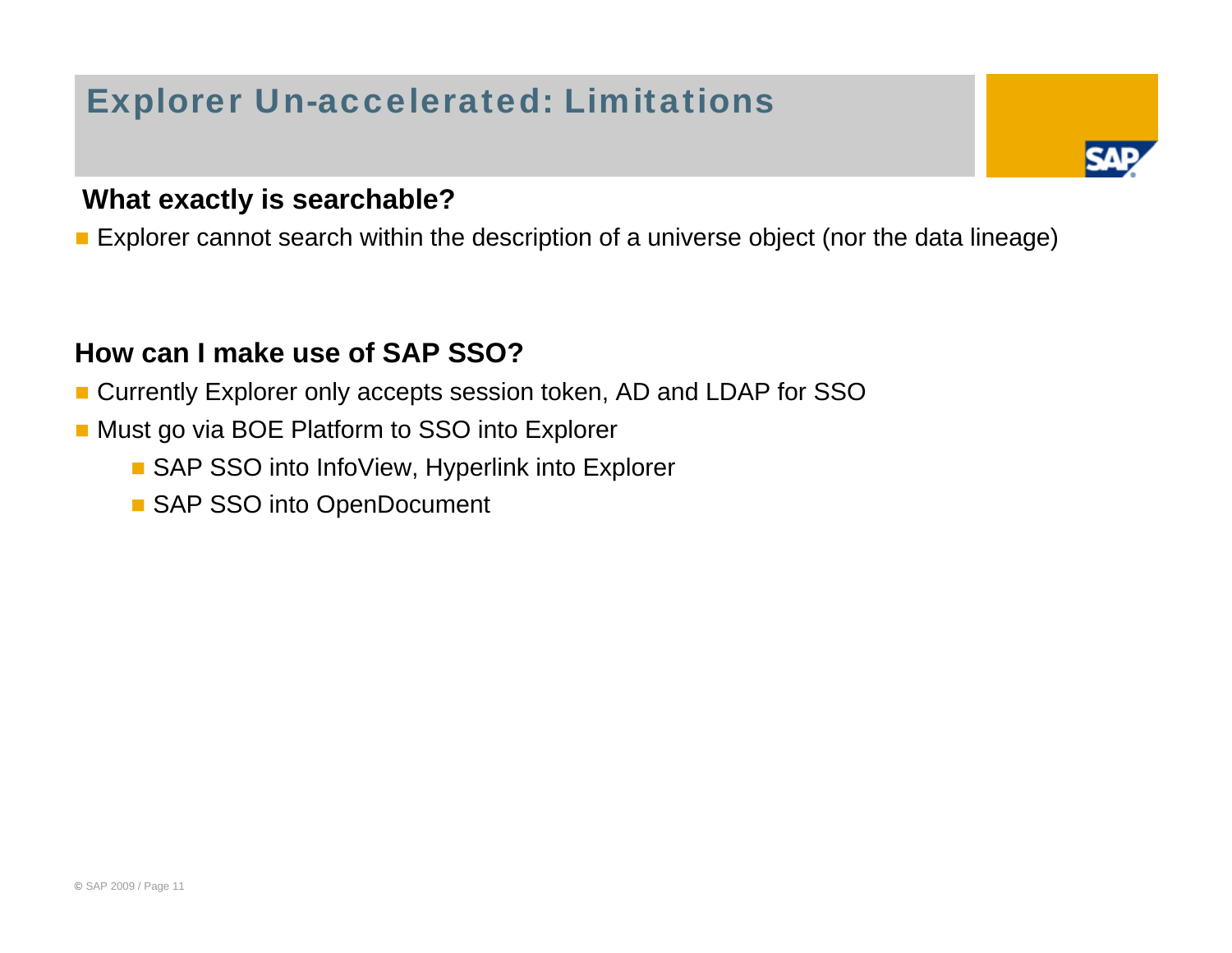## One down, three to go…

#### **Data Exploration with Explorer**

- **The Nuts and Bolts**
- **Best Practices (Un-accelerated version)**

#### **Data Acceleration with BWA**

- **Current Design**
- **Future Plans**

#### **Data Federator**

- What it is
- **How to take advantage of it**

#### **OLAP Data Analysis with Voyager(/Pioneer)**

■ Comparing and Contrasting it with other tools

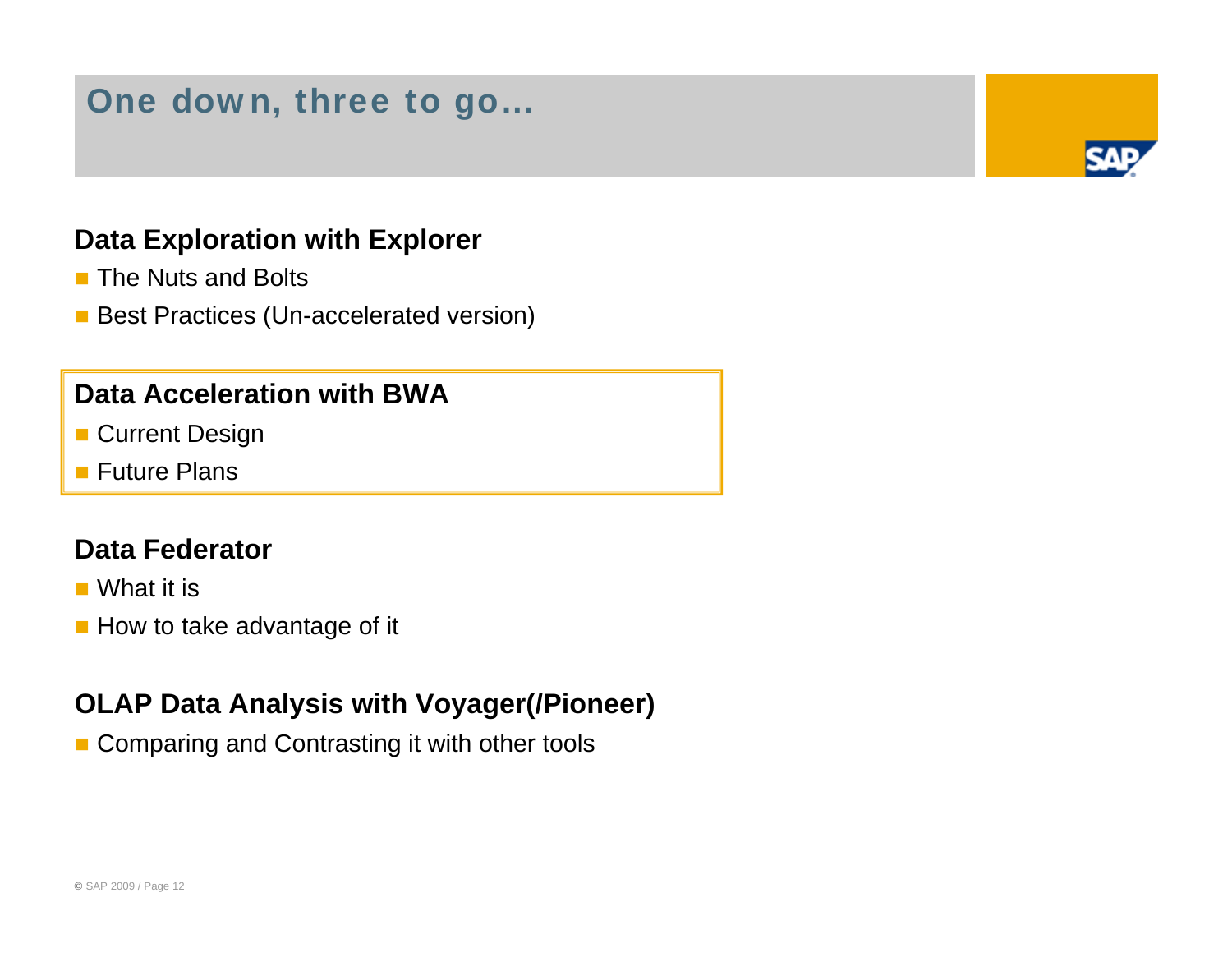## BWA

### **Hardware appliance**

**Really just a SUSE Linux blade** 

### **Renamed many, many times**

- BIA
- **BWA**
- **Open Accelerator**

#### **Speeds up BEx BW queries**

**But how?** 

#### **Client tools?**

- **Explorer** directly
- **Others via Data Federator**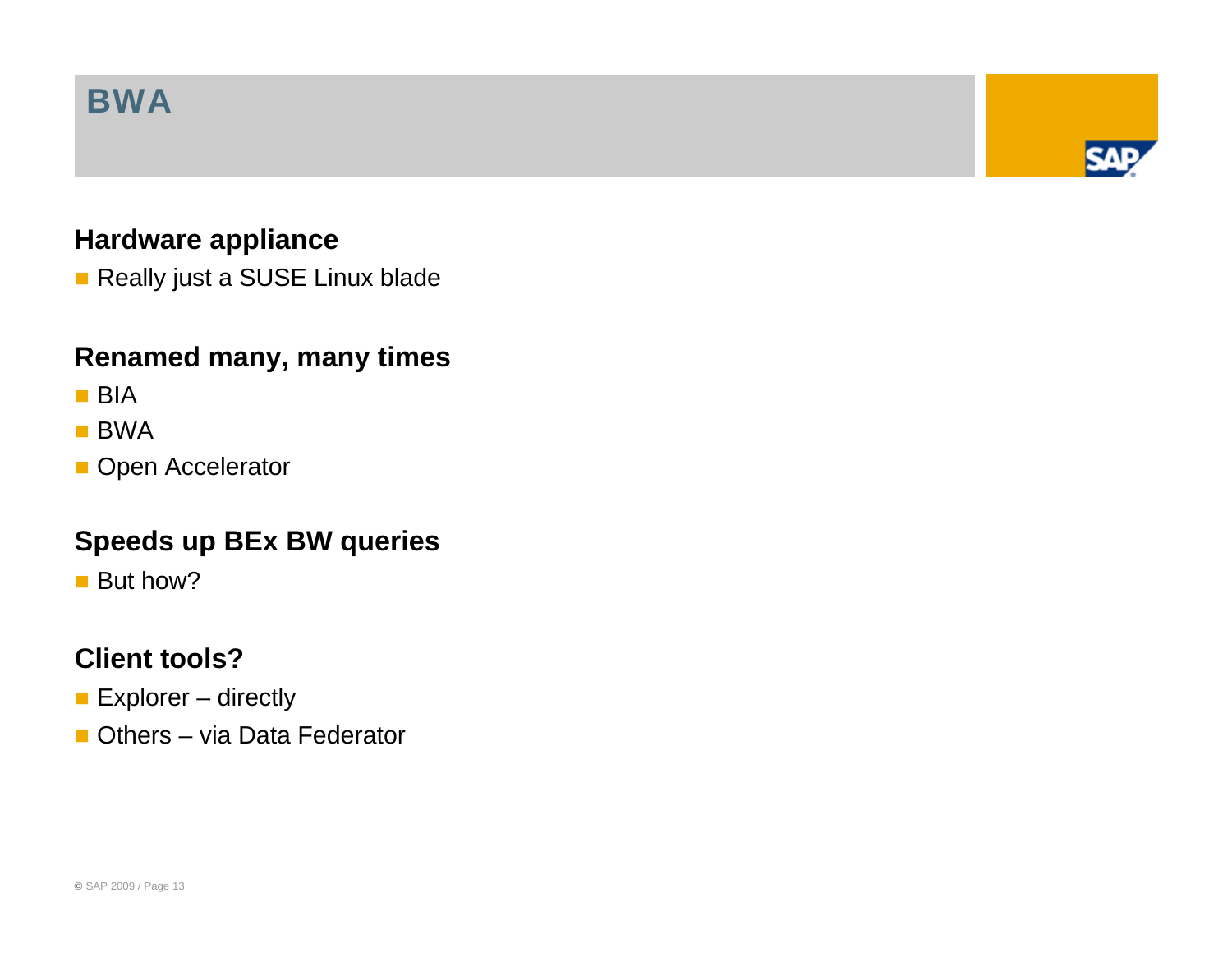### Previous Release - SAP BusinessObjects Explorer, accelerated version for SAP NetWeaver BW

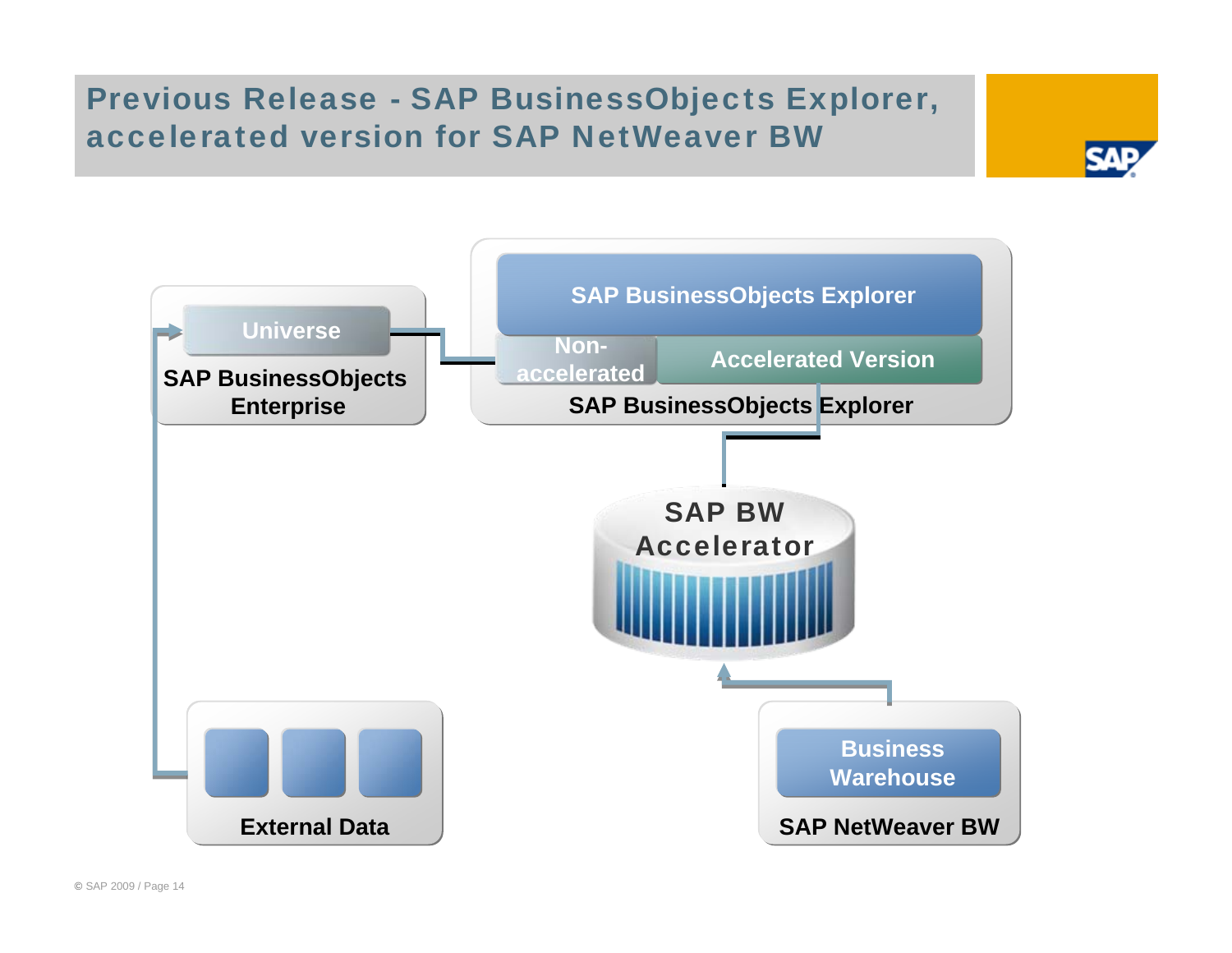# SAP BusinessObjects Accelerator and SAP BusinessObjects Explorer XI 3.2 Integration

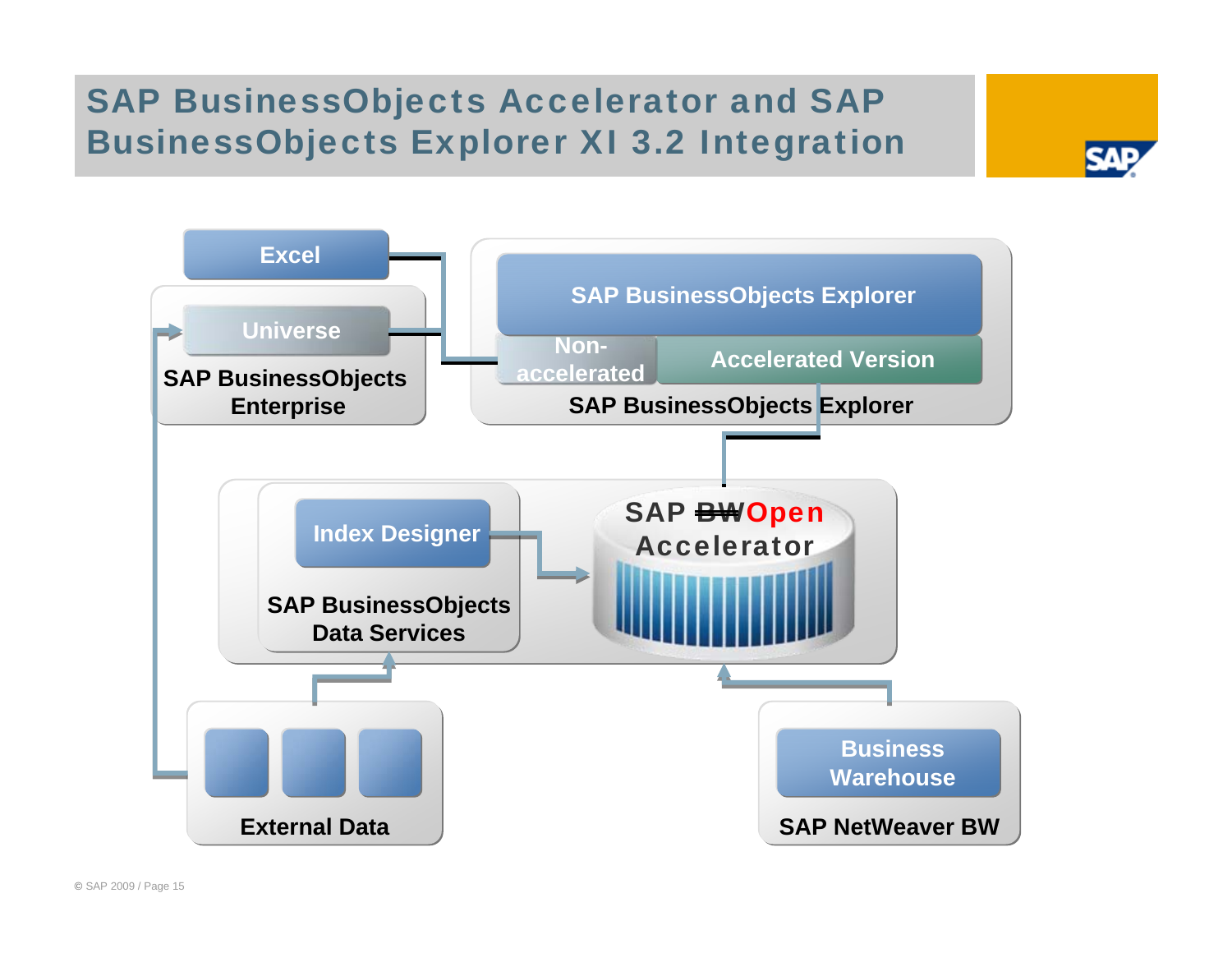# FUTURE SLIDE! SAP BusinessObjects Accelerator "Wave 3"



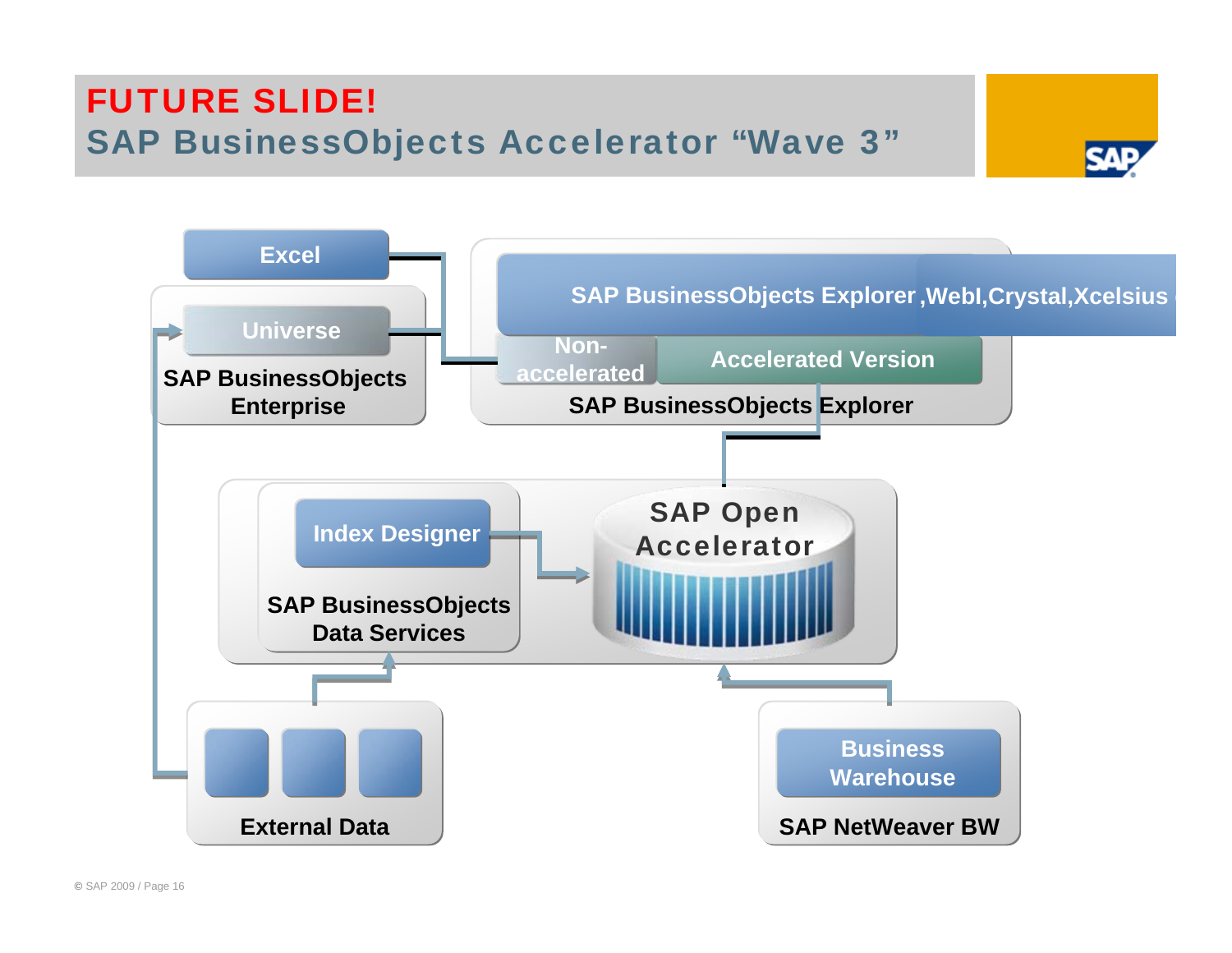## How to wash your cat

### **Data Exploration with Explorer**

- **The Nuts and Bolts**
- **Best Practices (Un-accelerated version)**

#### **Data Acceleration with BWA**

- **Current Design**
- **Future Plans**

#### **Data Federator**

- What it is
- **How to take advantage of it**

#### **OLAP Data Analysis with Voyager(/Pioneer)**

■ Comparing and Contrasting it with other tools

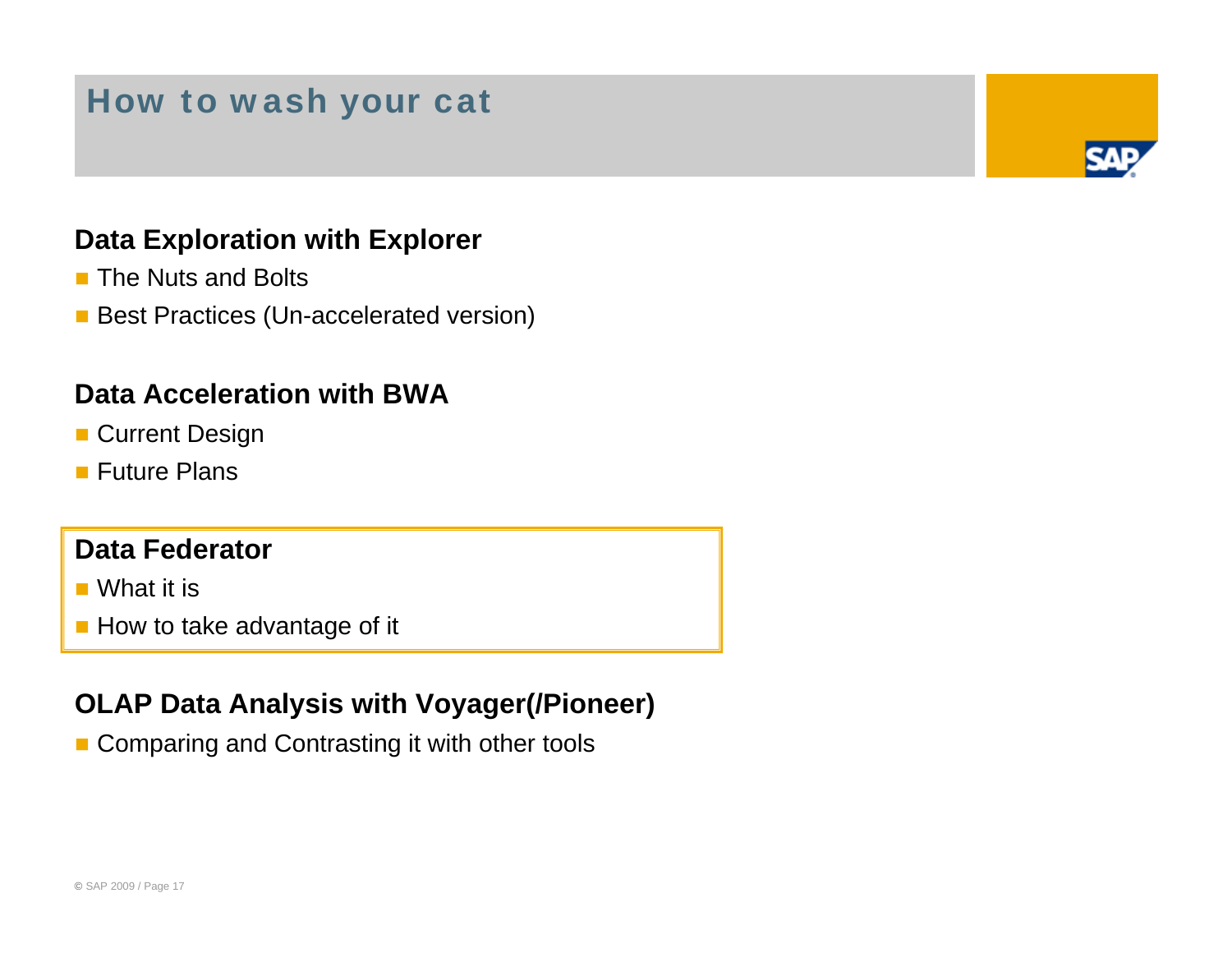# DATA FEDERATOR

- Combine SAP with other sources (SAS, Teradata…) *at the Data Source level*
	- П Multi-source Universes
- But why not Webi?
	- m. 14DPs

M.

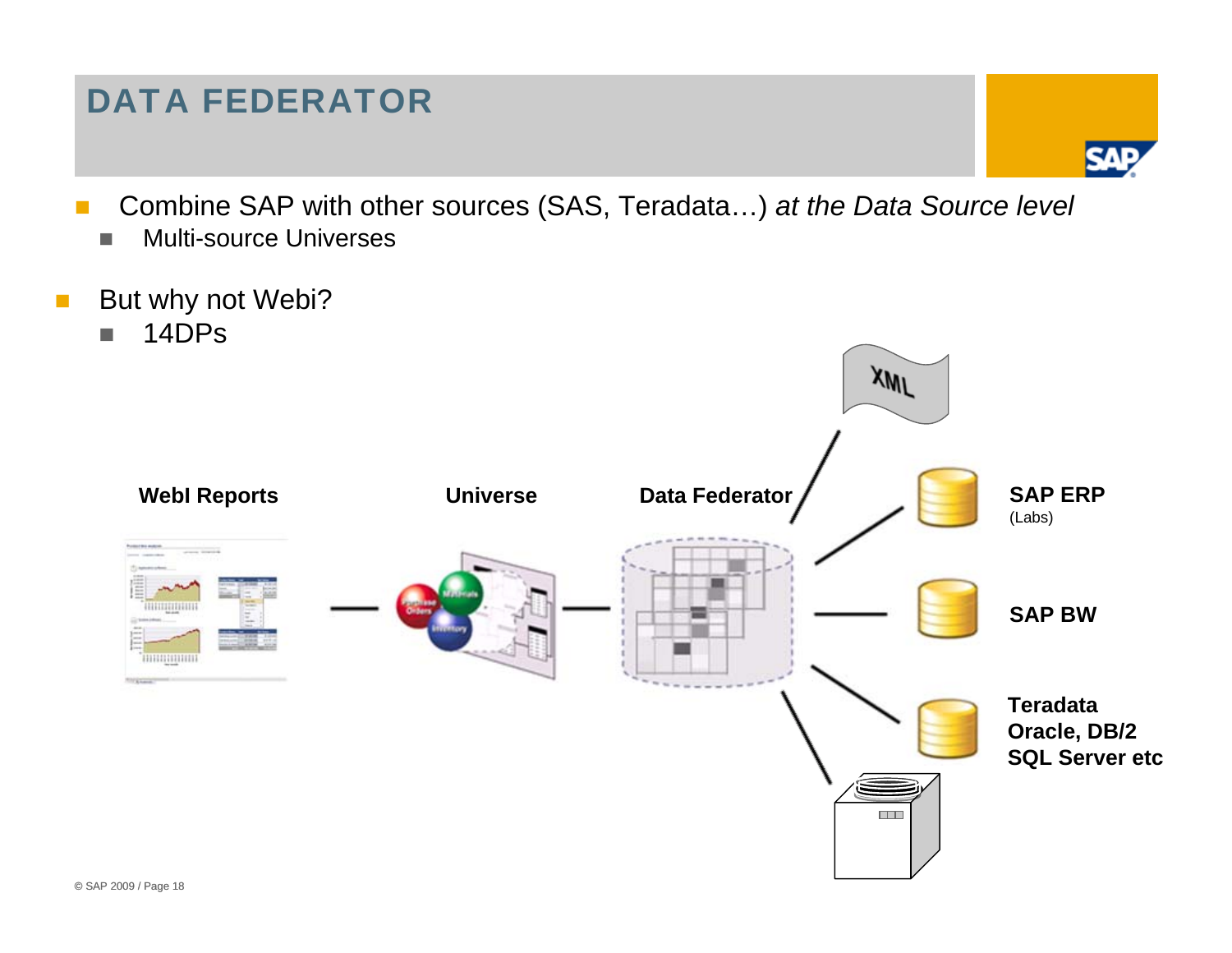### DATA FEDERATOR KEY CONCEPTS AGILE DATA INTEGRATION

#### **Flexible data modeling**

- Unified view (Design Multi-Source Data Foundation)
- Connect to your existing information systems
- Transform data on the fly (function, mapping rules...)

### **Query any sources uniformly**

- **Multi-Source SQL Query engine** 
	- Including multi-source join operators
	- Pull required data at runtime (access information on demand)
	- Parallel query execution
- Query optimizer
	- Generate an optimal global execution plan according to the underlying sources
	- Delegate dynamically computations to sources
- **Rewrite SQL statements** 
	- Generate native queries (SQL, Xquery …)
	- Can generate non relational statements (program and function calls…)

### Runtime



**Design**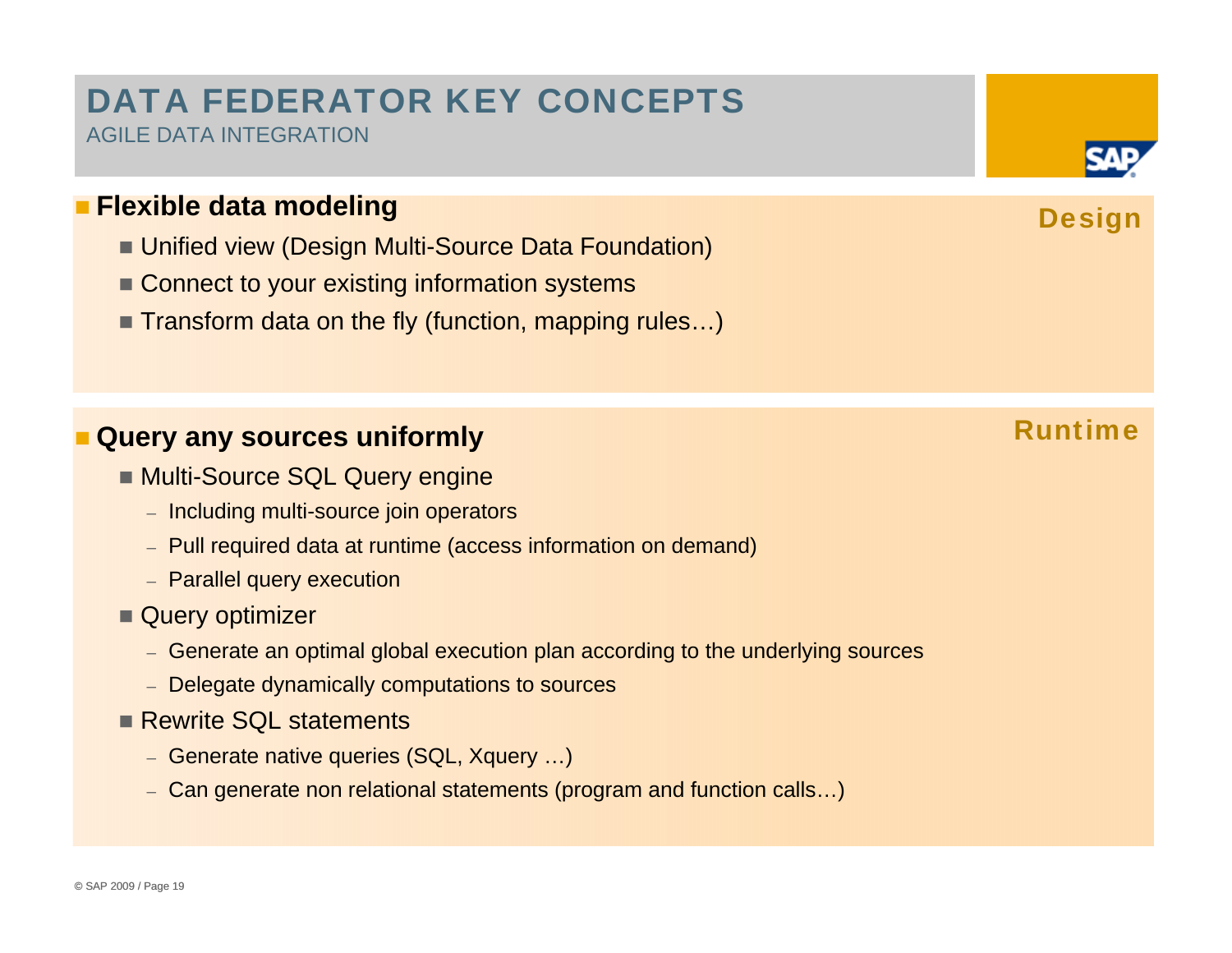# SAP BUSINESS OBJECTS ARCHITECTURE

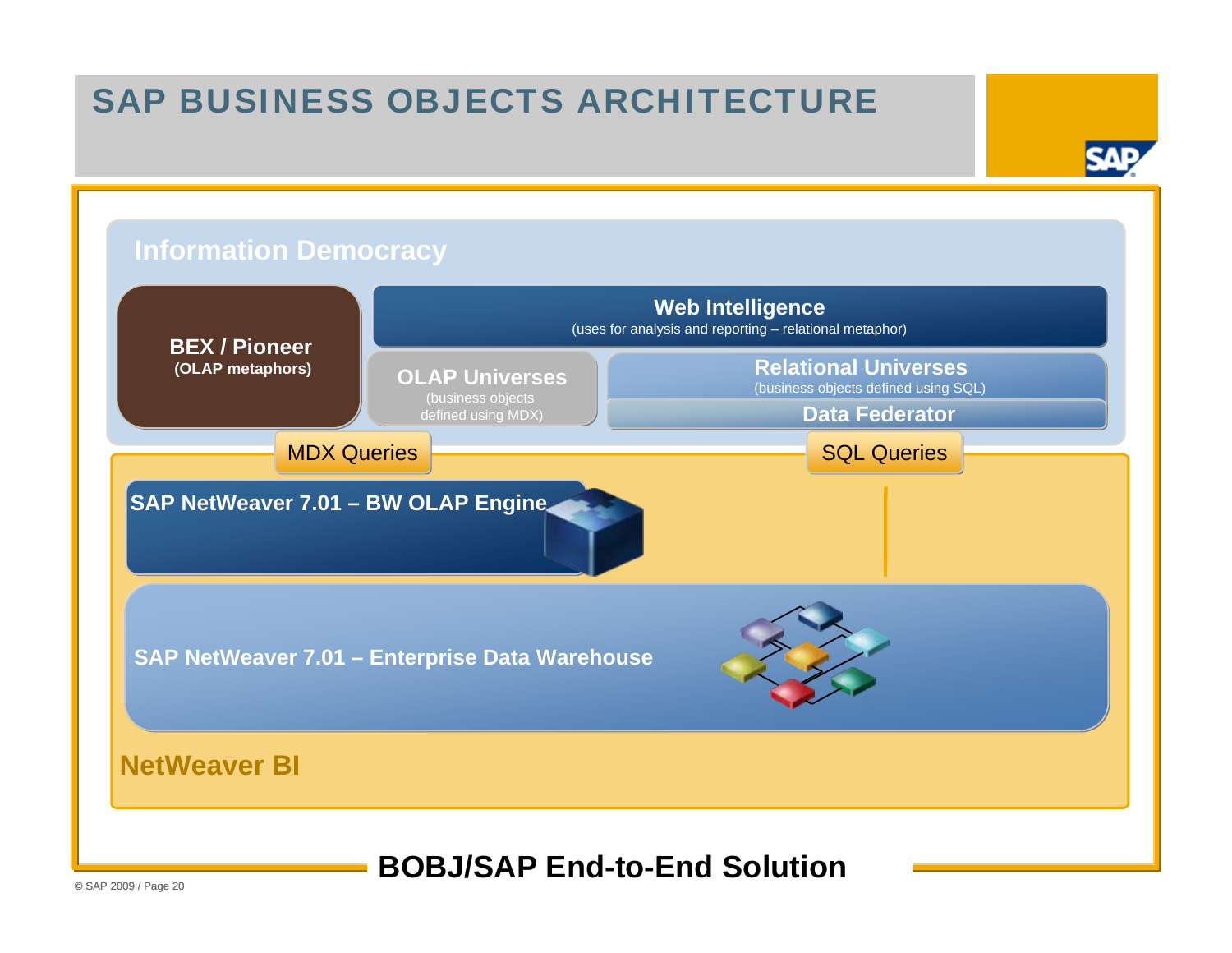# Open Accelerator - FUTURE



Explorer is the only tool that can currently connect to BWA *natively*  DF can be used to connect other tools (WebI) via 'SQL Façade'

### **Scalable WebI reporting for SAP BW**

- **Bypass the BW OLAP engine** 
	- Connect to InfoCube, Multiprovider, DSO and retrieve associated metadata
- Query BW using SQL (performance breakthrough)
- $\blacksquare$ Generate ready to use relational Universes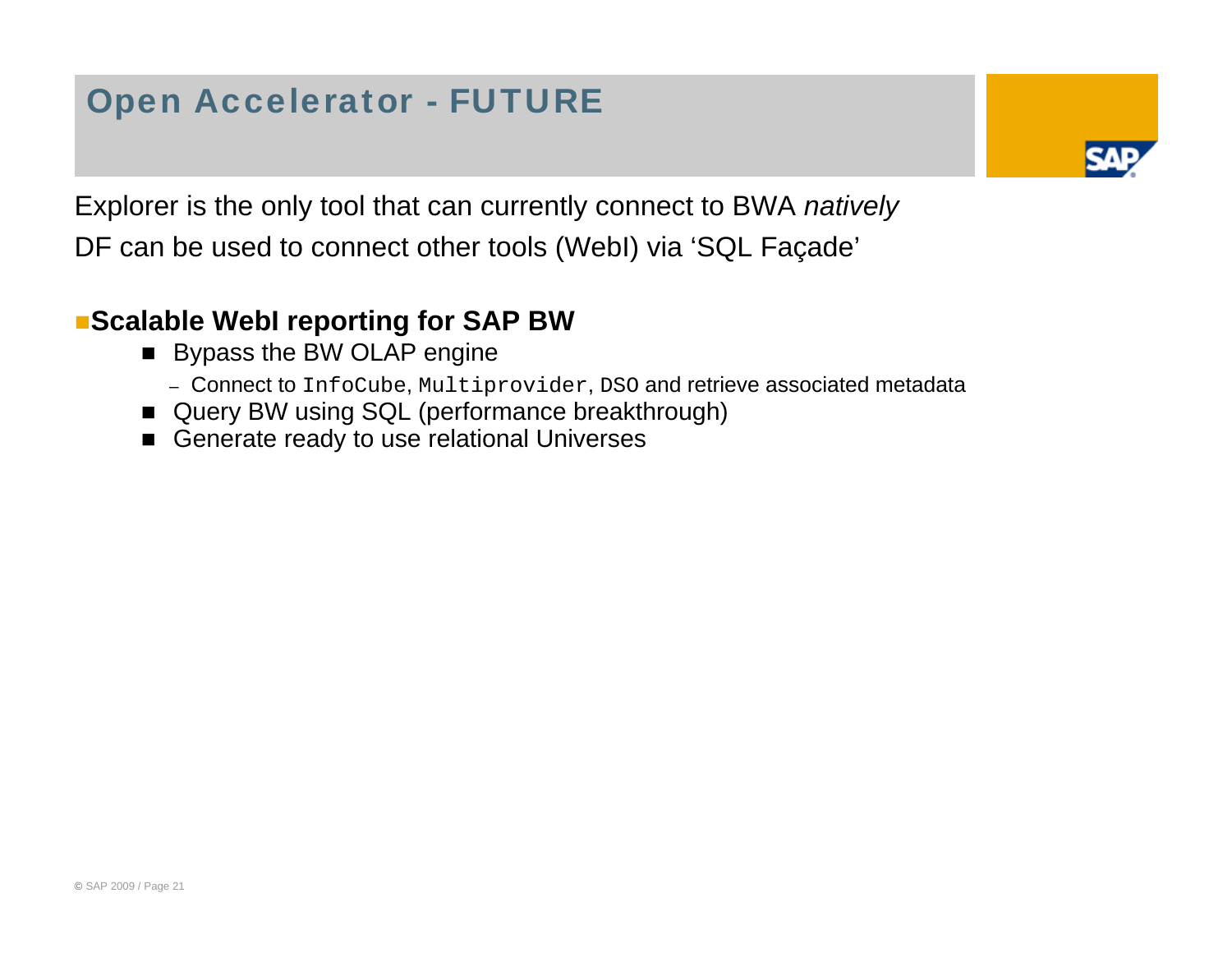# CONNECTOR ARCHITECTURE

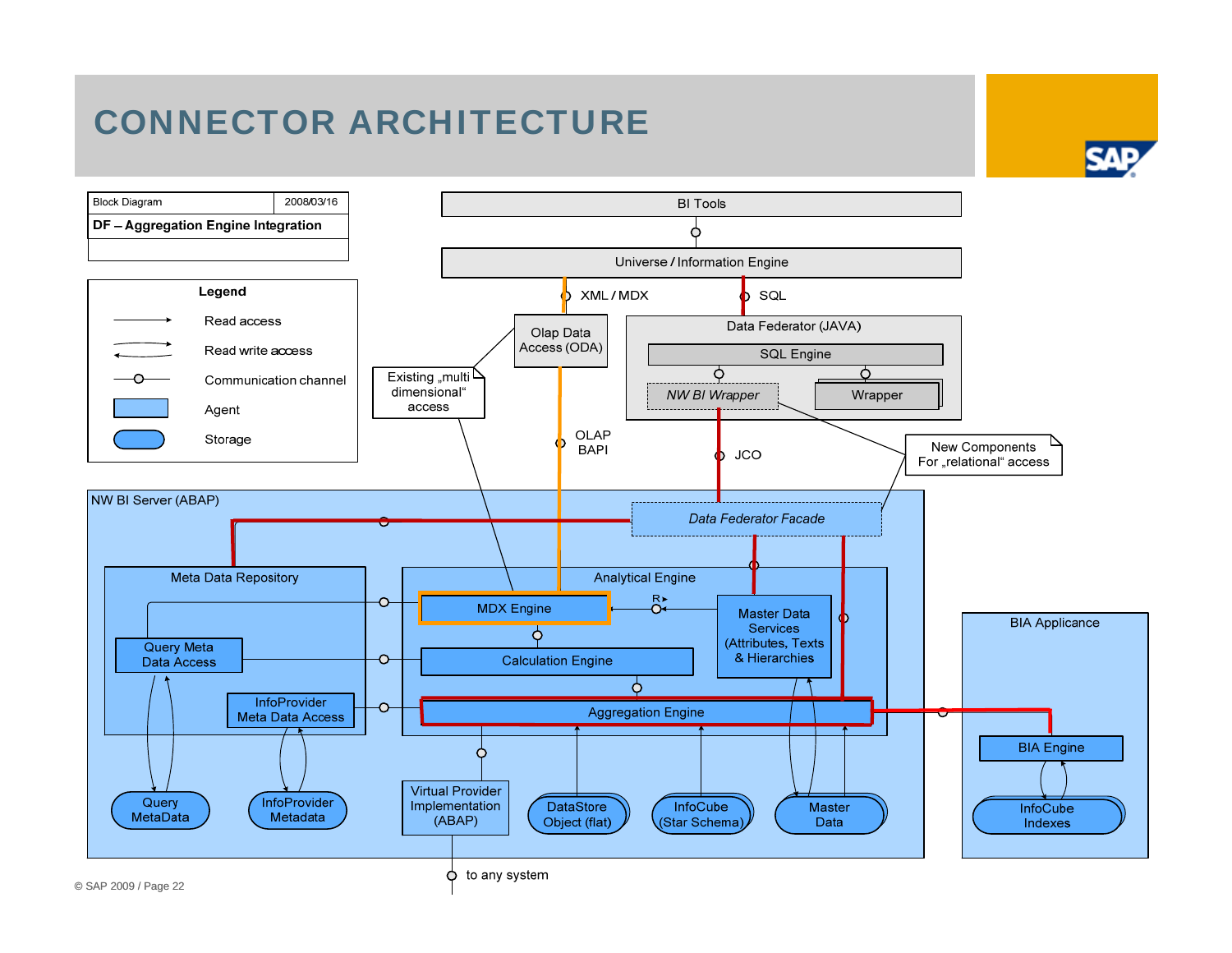# SOLUTION COMPARISON

| <b>BW Server Feature</b>                     | <b>MDX</b> | <b>SQL</b> |
|----------------------------------------------|------------|------------|
| <b>BW Hierarchies</b>                        |            |            |
| <b>Restricted and Calculated Key Figures</b> |            |            |
| <b>BEx Queries</b>                           |            |            |
| <b>BW Variables</b>                          |            |            |
| <b>Currency and Unit Conversion</b>          |            |            |
| <b>Exceptions, Conditions</b>                |            |            |
| Security                                     |            |            |
| AVG, COUNT, SUM, MIN, MAX Aggregations       |            |            |
| <b>Navigational Attributes</b>               |            |            |
| <b>Mass Data Enabled</b>                     |            |            |
| <b>Ad-hoc Reporting</b>                      |            |            |
| Federation (e.g. BW - RDBMS)                 |            |            |

- $\blacksquare$  = fully supported
- $\Box$  $=$  limited support / workaround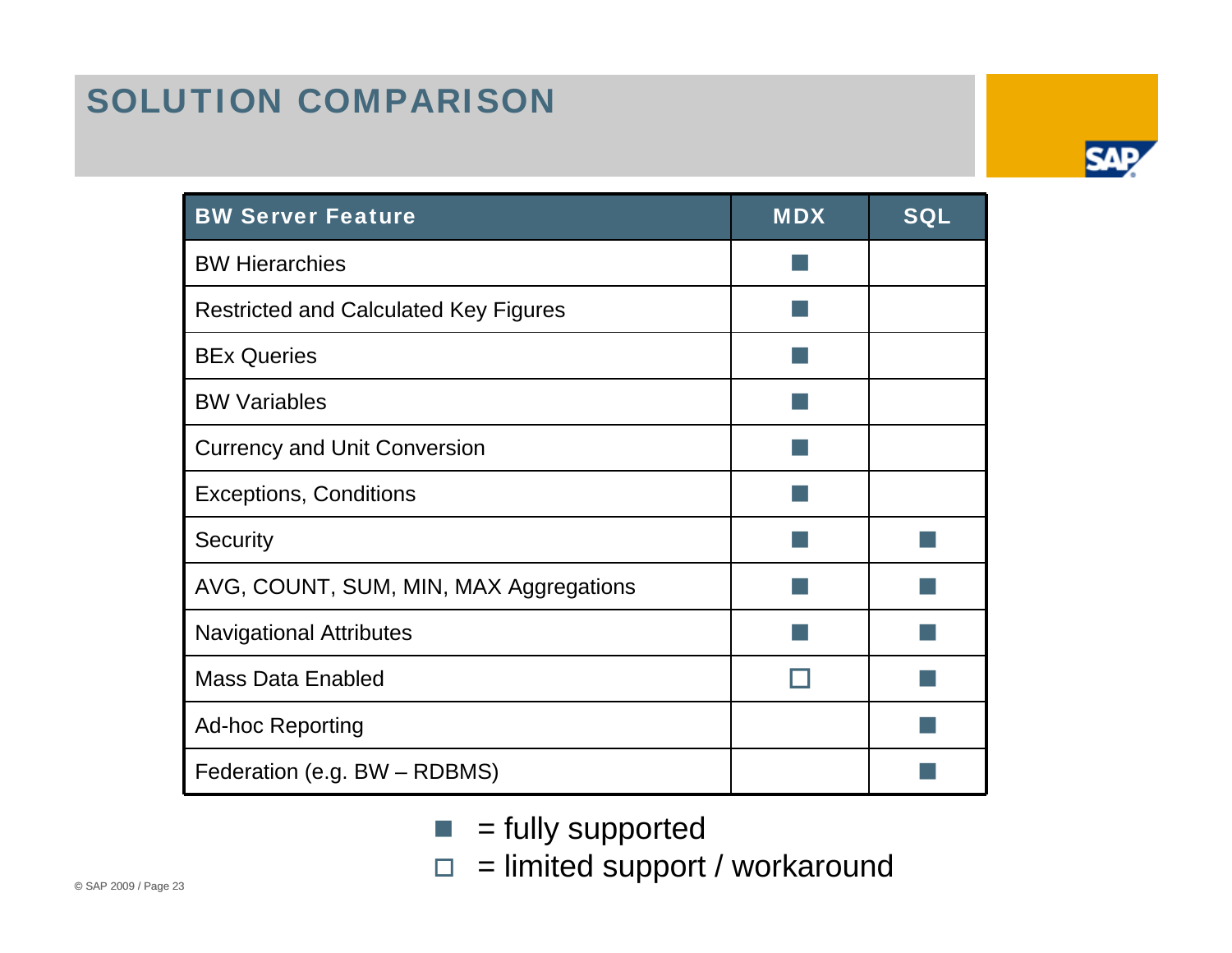Bind Join



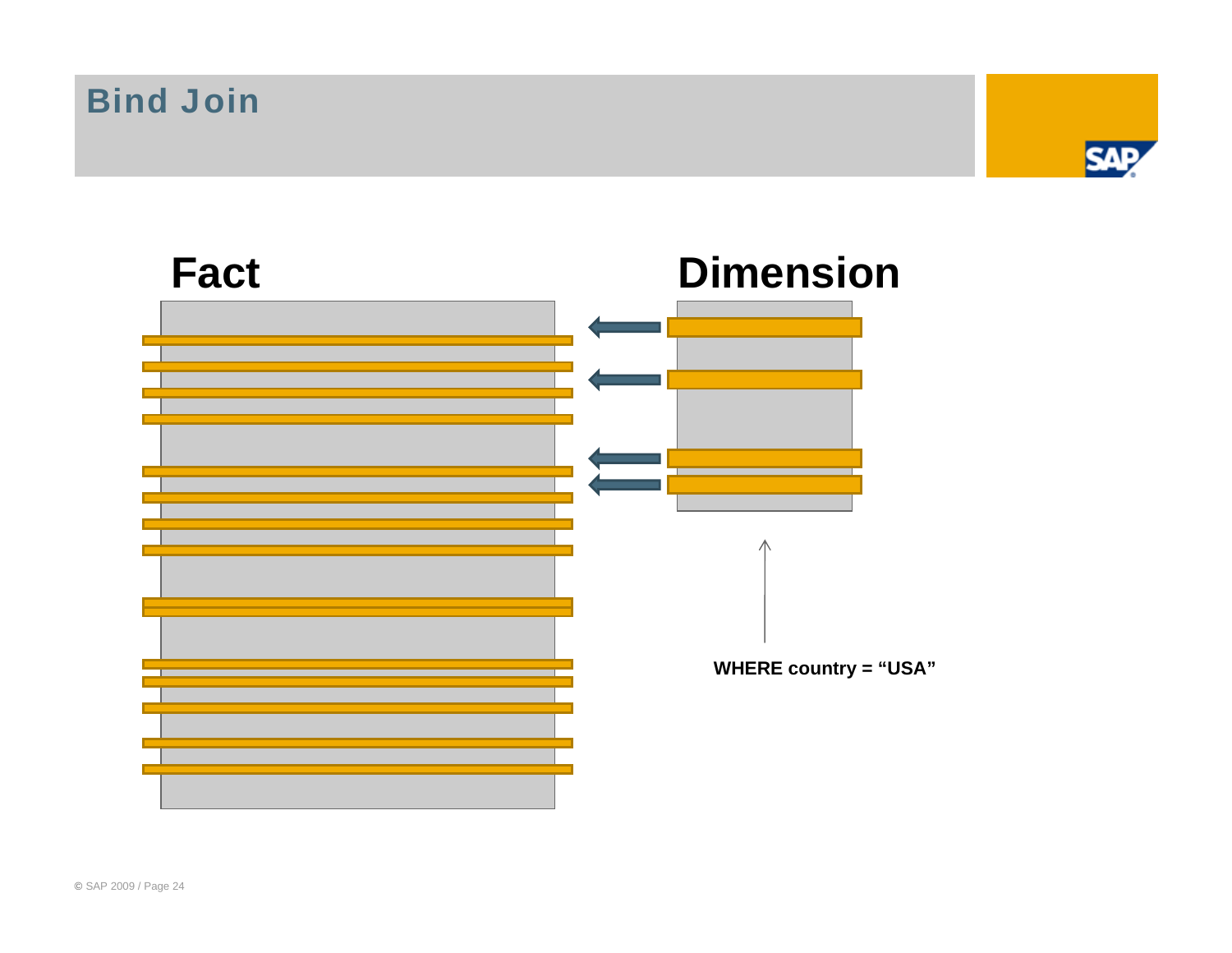# One final push…

### **Data Exploration with Explorer**

- **The Nuts and Bolts**
- **Best Practices (Un-accelerated version)**

#### **Data Acceleration with BWA**

- **Current Design**
- **Future Plans**

#### **Data Federator**

- What it is
- **How to take advantage of it**

#### **OLAP Data Analysis with Voyager(/Pioneer)**

■ Comparing and Contrasting it with other tools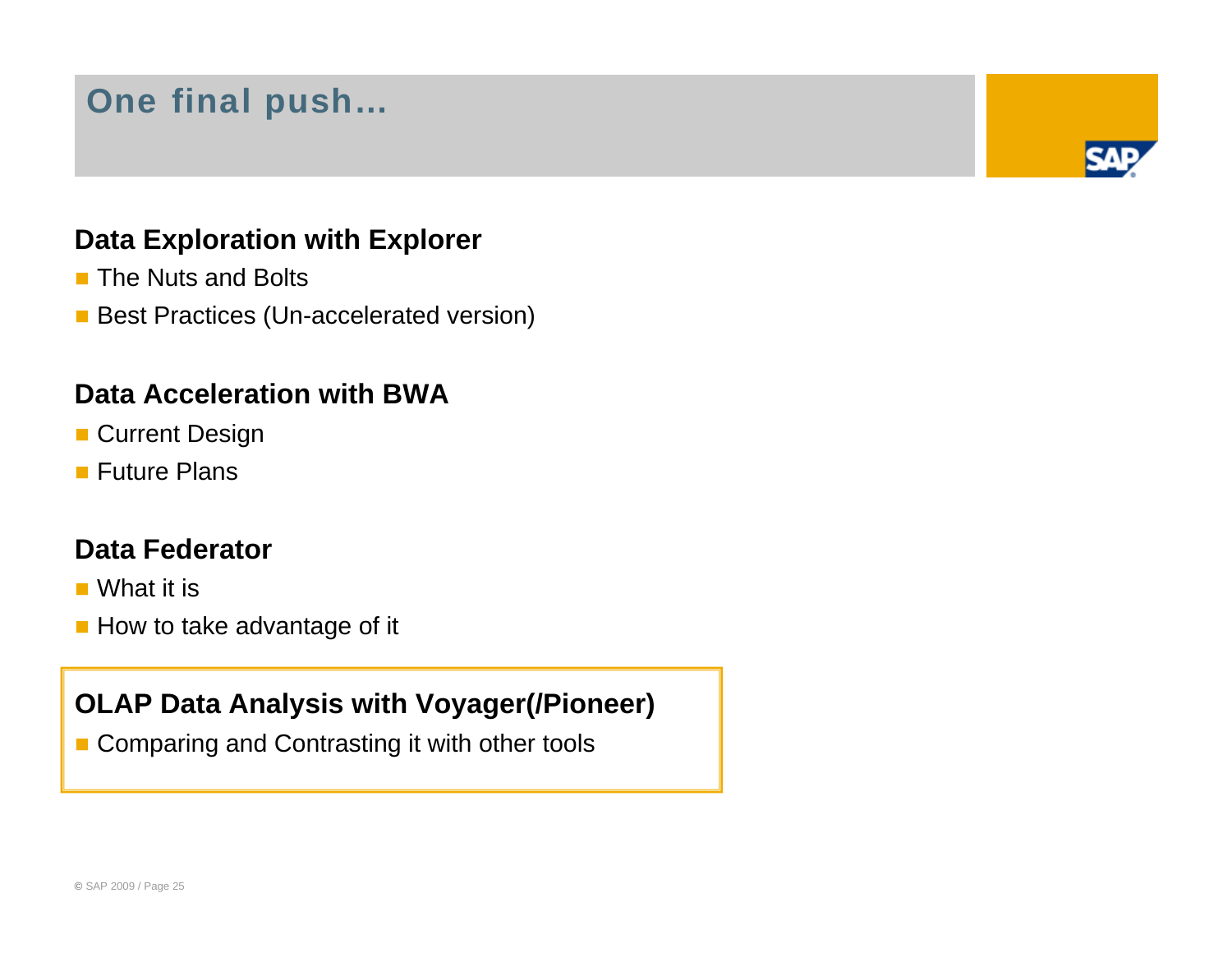# Voyager - what's it all about, eh?

#### **Designed where, by whom?**

■ Uh, huh!

### **Designed, why?**

#### ■ Safe Harbour

- "Best OLAP Experience"
- **No Universe?** 
	- What are WebI's strengths?...
	- $\blacksquare$  USL  $\rightarrow$  DSL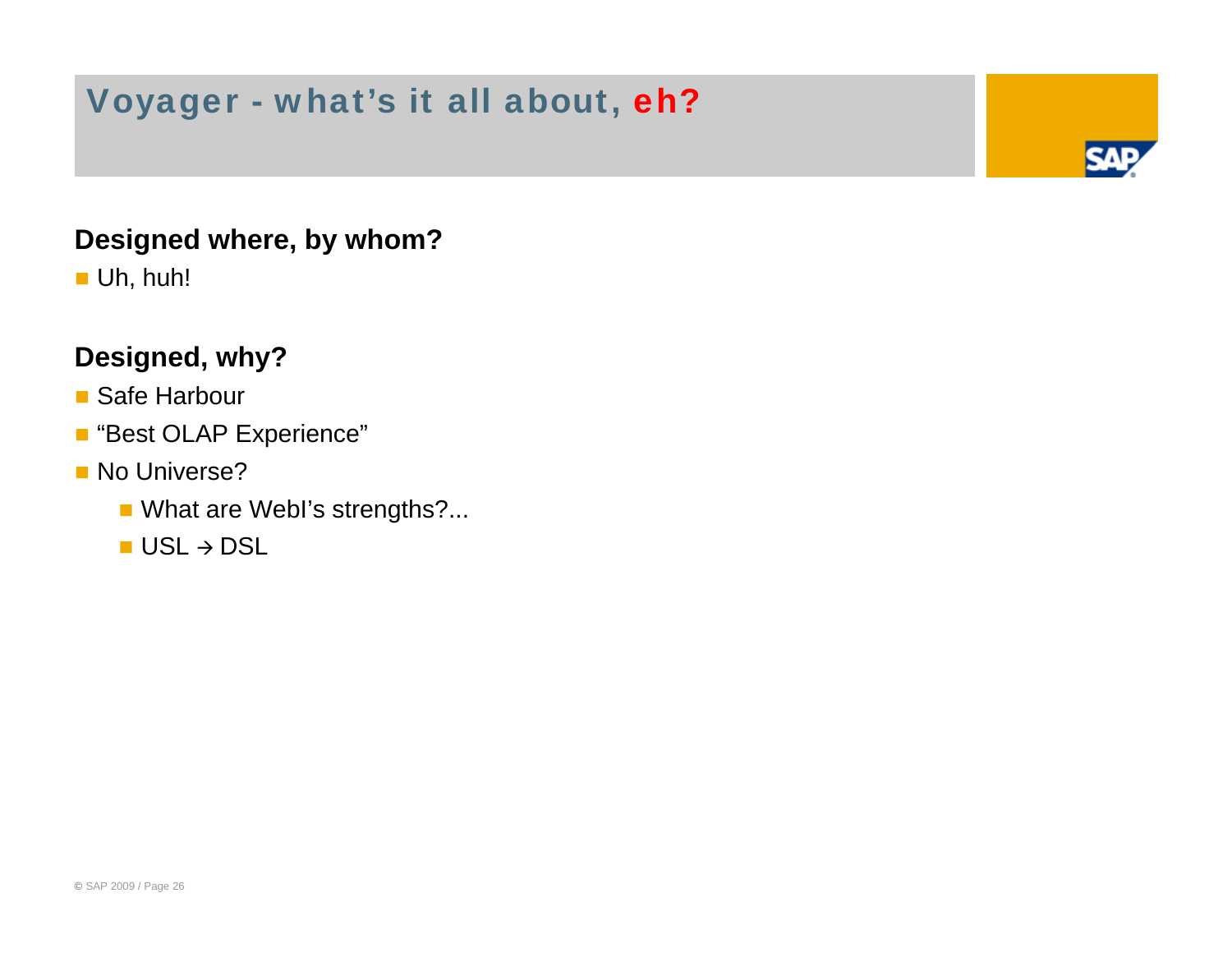# Voyager – misc. tips



#### **Lowering the heap size allows the GC to kick off earlier**

- **E** Caution setting too low could starve java rich portion of Voyager such as charting and print to PDF
- Initial Heap Size of 32MB and Max of 64MB worked effectively

### **# Users MDAS can support depends upon query size and OLAP Vendor**

- $\mathbb{R}^3$ 1 user with 14.5 million cell query off MSAS2005
- 50 users with 1 million cell query off MSAS2005